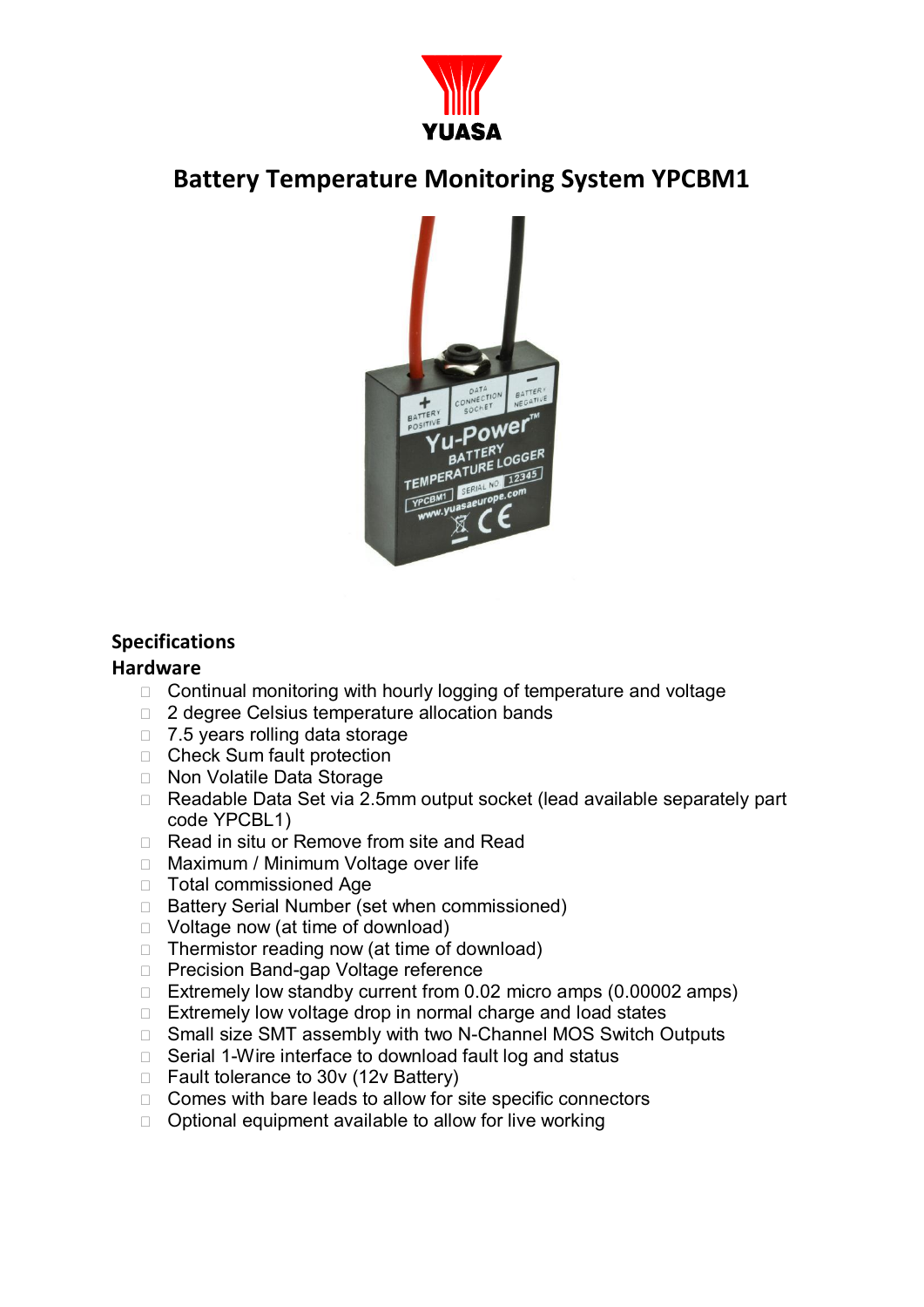

- □ Can connect to 12v or 24v Battery, each lead is approximately 300mm in length allowing for a terminal gap of 620mm max
- □ Unit dimensions: 40mm( $±1$ mm) x 40mm( $±1$ mm) x 14mm( $±0.5$ mm)

#### **Software**

- □ Configurable to requirement
- □ Encoded against corruption
- $\Box$  Exportable to master documentation and further analysis
- □ Exportable to Graphic Displays
- □ Common File formats (Excell, csv, text)
- $\Box$  Data e settable via service software (Serial number / Data and log files)

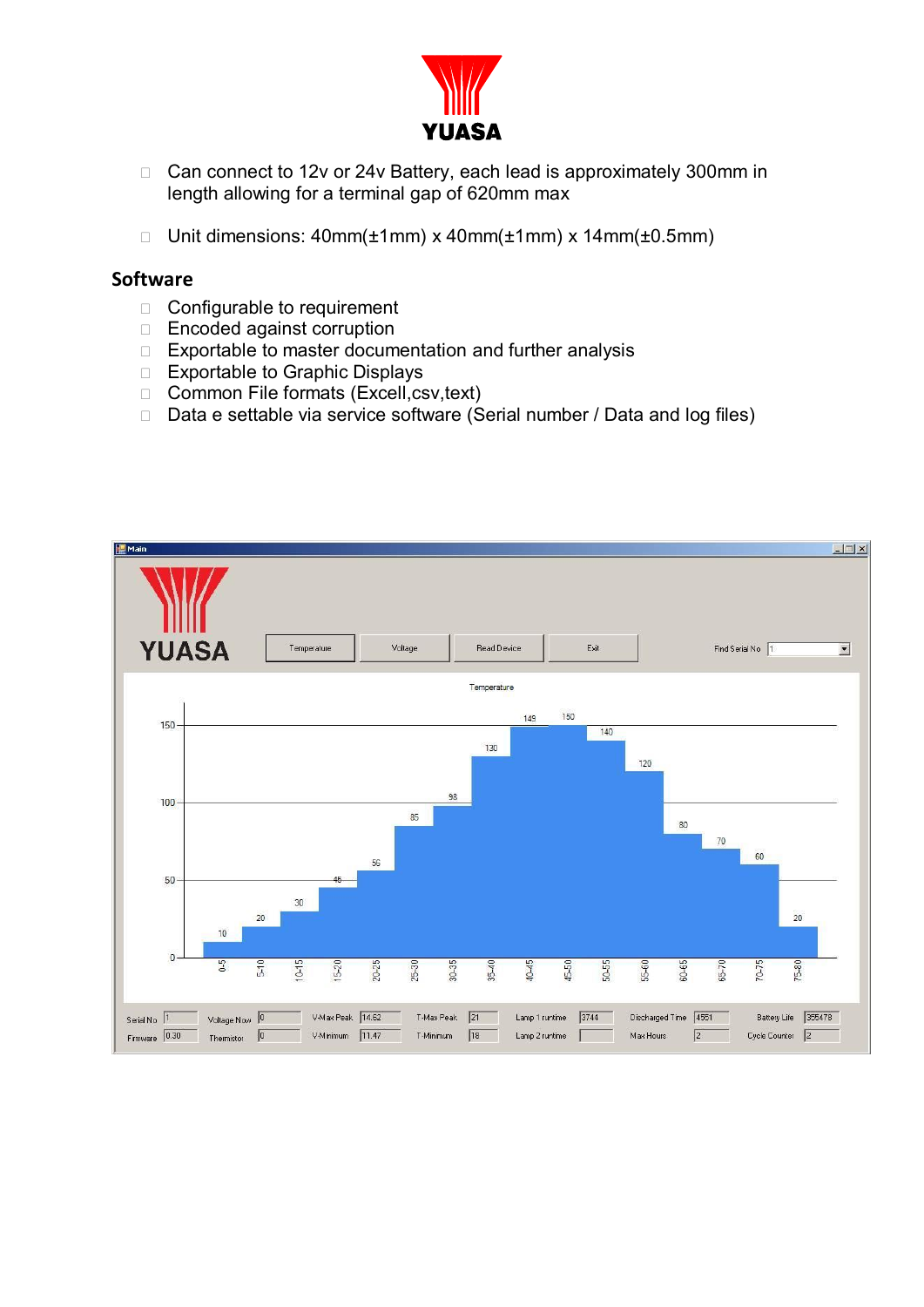

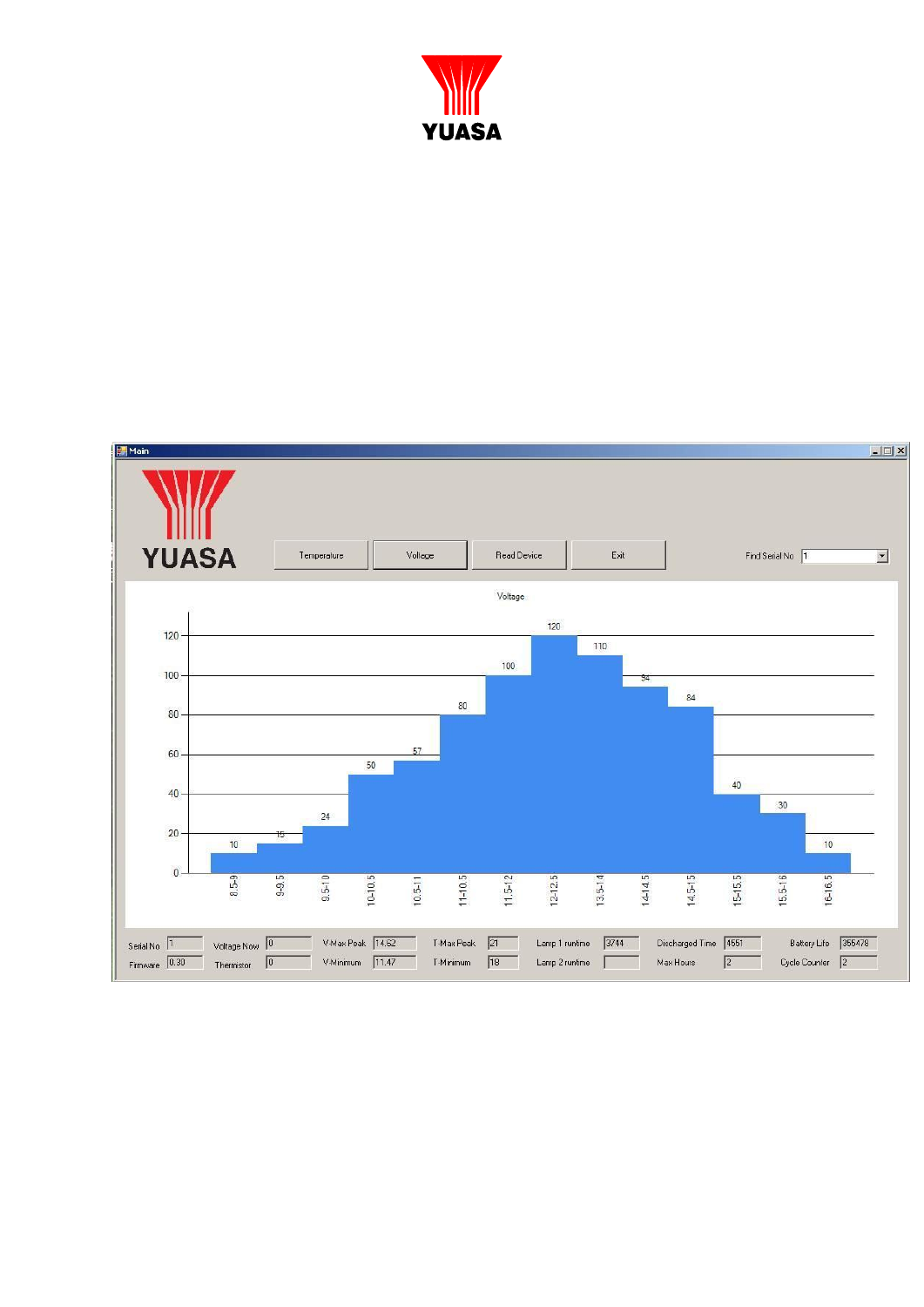

March 14

**Battery Temperature Monitoring System Instructions** 

# **In order to use the Yuasa Data Logger you will need PC computer XP or Windows 7 One connection lead Part no YPCBL1 One Data Logger Part no YPCBM1**

Connect the data logger to your computer using the supplied PC lead YPCBM1. Yuasa recommend 1 x YPCBM1 per string of batteries. Install the Battery Monitor software.

*Note: Ensure that Charger/UPS is isolated from the battery being monitored before connecting lead to the temperature monitor. Optional equipment is available to allow for safe on-line working.*

Connect the data lead to the computer via USB port and straight to the Data Logger via the Jack Plug.



Once loaded you will be presented with a screen similar to this

On the main screen we have the following tabs. **Temperature**, **Voltage** and **Data**, Temperature and Data will display graphs generated from the data read from the battery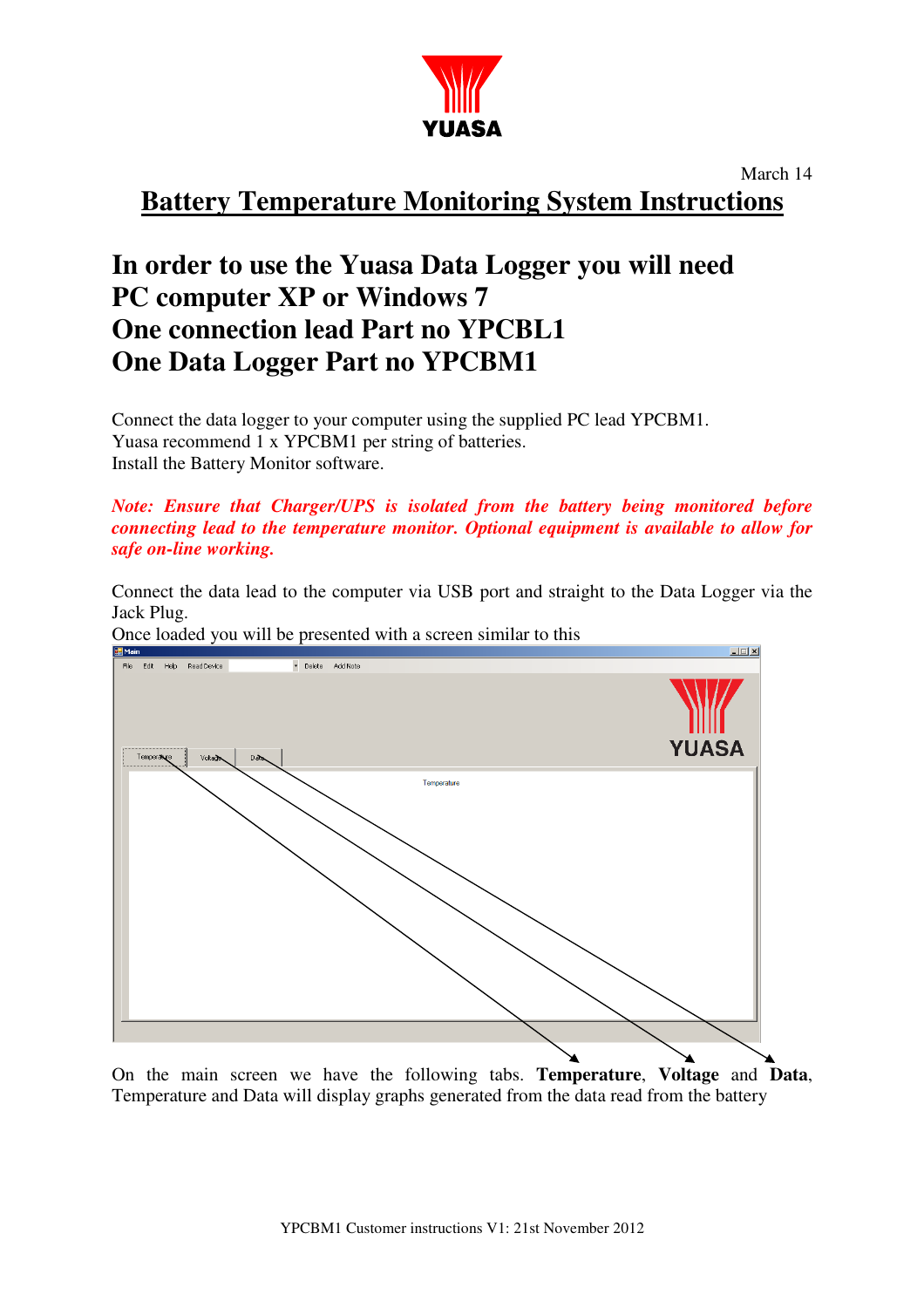

logger.

The final tab, Data displays the main data read from the device.

At the top of the screen we have the **File, Edit, Help, Read Device, serial number** drop down, **Delete** and **Add Note** menus.

The file menu contains the following options, **Read Device, Export to CSV, Log in, Print**  and **Exit**.

The **Edit** menu options are only available when logged in; these options are **Read Raw Data, Set Serial Number** and **Change Password**.

Under the **Help menu** you find Help and About.

#### **Basic Functions**

#### **To View data from the Logger Click Read Device**

Click read device and the read device window will open, and will attempt to read the information stored on the battery logger. If the read is successful the various fields will be populated with information. The blank white area at the bottom can be used for entering any notes you may wish to save with this data.

Clicking save will save the data to the Battery Monitor database along with any notes that are

entered. The read device window will automatically close on successful saving of the data

**Read Device** will launch the read device window. As shown left.

The final drop down is for saved **serial numbers**. This will be populated as data is read and is saved into the software, each device has its own unique serial number, the data from that device will be saved on this drop down.

**Delete** is used for removing serials from the database and

**Add Notes** allows further notes to be added to the selected serial number.

.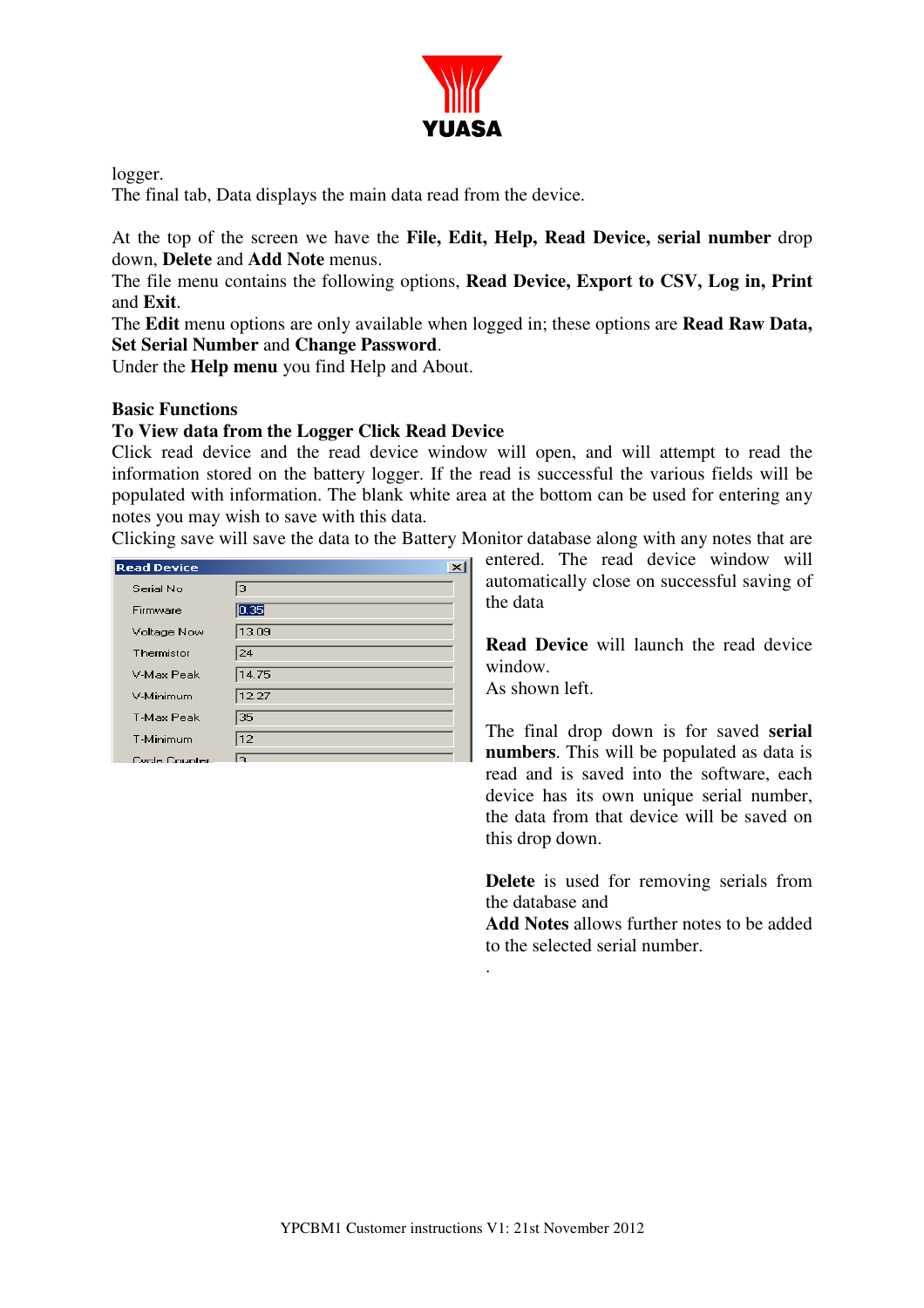

| Further note can be entered using the add note button |                  |    |             |          |  |
|-------------------------------------------------------|------------------|----|-------------|----------|--|
|                                                       | Read Device      | 66 | Delete<br>۰ | Add Note |  |
|                                                       | <b>M</b> AddNote |    |             | $\Box$   |  |
|                                                       |                  |    |             |          |  |
|                                                       |                  | OK |             | Cancel   |  |

This additional note will be added to the serial number that is selected on the serial number drop down menu.

On selecting a serial number you will be presented with the graphical information for Temperature, Voltage and number key data under the Data tab. The Data tab will also contain any notes you have saved along with a data and time stamp of when the device was read.